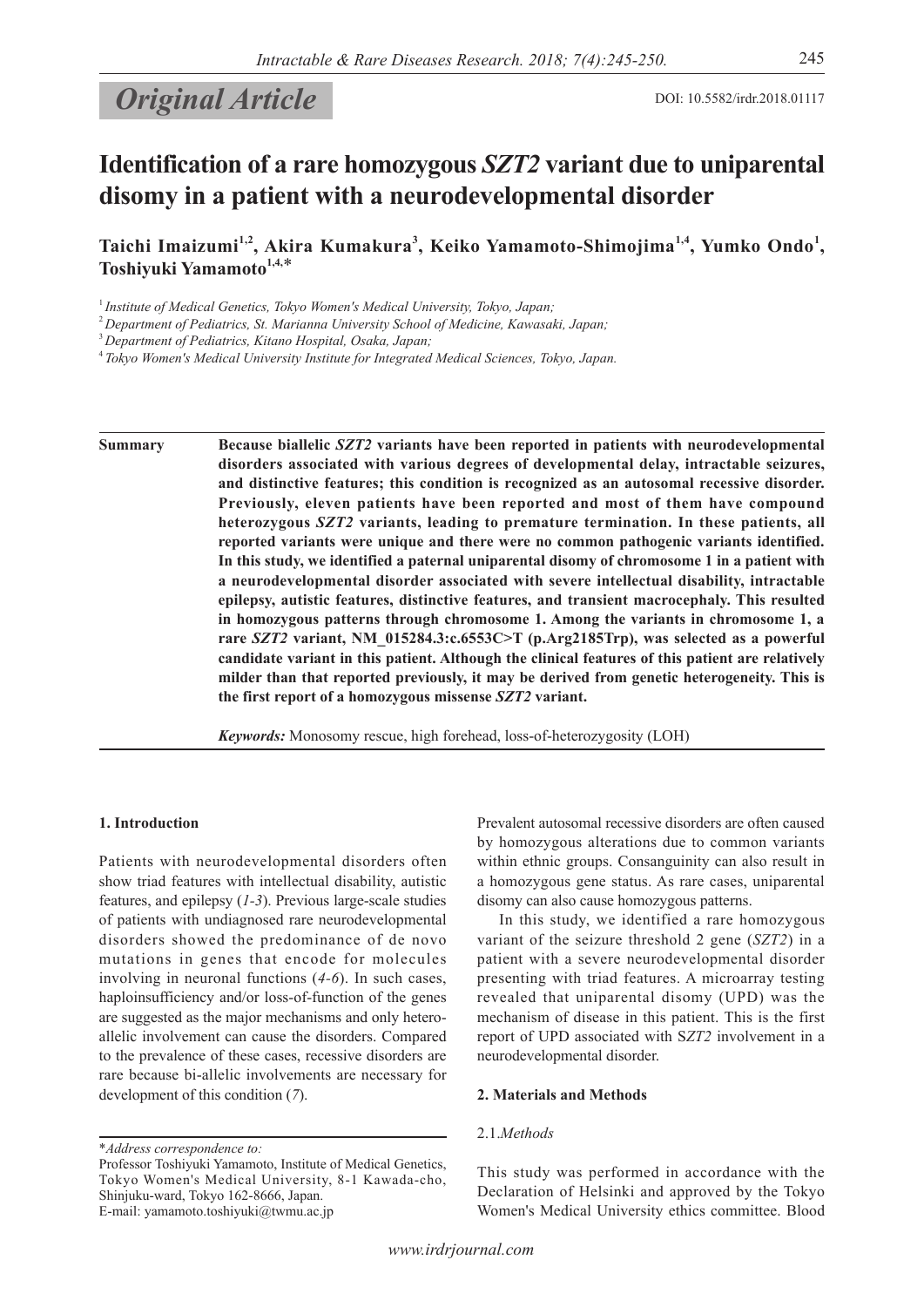samples were obtained from the patient and his parents after receiving informed consent.

Genomic DNA was extracted using a QIAamp DNA extraction kit (QIAGEN, Hilden, Germany). Next generation sequencing (NGS) was performed using a TruSight One v1.0 sequencing panel (Illumina, San Diego, CA) and Agilent SureSelect v5 (Agilent Technologies, Santa Clara, CA) according to previously described methods (*8,9*). The extracted data was annotated and filtered by VariantStudio (Illumina) and SureCall v4 (Agilent Technologies) software, respectively. Chromosomal microarray testing was performed using an Agilent microarray CGH+SNP 180K (Agilent Technologies), according to previously described methods (*10*). Standard Sanger sequencing was performed using a Big Dye Terminator Cycle Sequencing Kit (Applied Biosystems, Foster City, CA) and a 3130 Genetic Analyzer (Applied Biosystems). The primer sets (forward; 5'-AGCATCCTTCCCAGACTCAG-3', reverse; 5'-GGGCAAAGGTACATATAGGGG-3') were designed using the UCSC genome browser (*https:// genome.ucsc.edu/*).

#### 2.2. *Patient*'*s descriptions*

A 15-year-old Japanese boy was delivered at 39 weeks and 2 days of gestation by emergency caesarean section due to prolapse of the umbilical cord. The patient's parents are healthy and non-consanguineous. At the time of the patient's birth, the father and mother were 41 and 36 years old, respectively. There are two healthy brothers at 21 and 19 years of age. The patient's Apgar scores were 8 and 9 at 1 and 5 minutes, respectively. There is no remarkable family history of neurological diseases. His birth weight was 3,310 g (75~90th percentile), length was 52.0 cm (97th percentile), and occipitofrontal circumference (OFC) was 35.5 cm (90~97th percentile). Although his neonatal course was uneventful, he showed mildly delayed motor milestones with walking at 2 years and language development was notably delayed. At 4.5 years old, his OFC was 56.0 cm (> 97th percentile). This indicated post-natal macrocephaly. At 10 years, the first epileptic attack occurred. Although several antiepileptic drugs have been prescribed, seizure attacks were noted several times per year, indicating intractable epilepsy. Electroencephalography showed multi-focal spikes or spikes and waves predominantly in the frontal lobes. Routine laboratory tests including a complete blood count, biochemical tests (including lactate, pyruvate and ammonia), and thyroid function test, were unremarkable. Brain magnetic resonance imaging showed no abnormalities. Conventional chromosomal G-banding showed normal male karyotype of 46,XY.

At present, his height is 173.5 cm (75~90th percentile), his weight is 100 kg (> 97th percentile),

and his OFC is 57.0 cm (50~75th percentile), indicating obesity due to over-eating but not macrocephaly. Toilet training is established and he can remove clothing; however, he cannot dress by himself. Because his motor skills are not strong enough to allow the use chopsticks, he eats by using a spoon or with his hands. The patient uses no meaningful words and he seldom uses gestures for communication. He is also irritable and often has unwarranted temper tantrums. Together, these observations were recognized as autistic features. There are no dysmorphic features, excluding high forehead. He still has epileptic attacks, which are classified as complex partial seizures.

#### **3. Results**

To identify the underlying genetic cause of the disorder, NGS using a TruSight One sequencing panel was initially performed using a trio of samples derived from the patient and his parents. Although no strong candidate variants were identified, most of the variants in chromosome 1 showed homozygous patterns. Microarray analysis showed no genomic copy number aberration. Alternatively, loss-of-heterozygosity (LOH) throughout chromosome 1was identified (Figure 1A). Haplotypes in chromosome 1 were compared between the patient and his parents and it was confirmed that both copies of chromosome 1 in the patient were derived from his father, confirming paternal UPD.

The underlying homozygous variants in chromosome 1 were suspected as a mechanism of disease causation. For more detailed analysis, whole-exome sequencing was performed and the homozygous variants in chromosome 1 were analyzed in detail. Finally, variants were manually filtered by functional relevance to the clinical findings and a homozygous variant in *SZT2*, NM\_015284.3(SZT2\_ v001):c.6553C>T (p.Arg2185Trp), was selected as a possible candidate. This variant has since been registered in dbSNP database (*https://www.ncbi.nlm. nih.gov/SNP/*) as rs765848129. However, the allele frequency is shown as  $0.001\%$  (1/121,308). The Exome Aggregation Consortium database (ExAC) also includes this variant with a frequency of 0.000008243. This variant is not observed in the Human Genetic Variation Database (HGVD; *http://www.hgvd. genome.med.kyoto-u.ac.jp/*), which contains genetic variants identified by exome sequencing of 1,208 Japanese individuals (*11*). These findings suggest that the incidence of this variant is extremely low. The functional consequences of the *SZT2* variant were annotated through wANNOVAR (*http://wannovar. wglab.org/*). As a result, CADD\_phred score was 34, suggesting that this variant is deleterious (Supplemental Table S1, *http://www.irdrjournal.com/action/ getSupplementalData.php?ID=30*). Standard Sanger sequencing confirmed that this variant was derived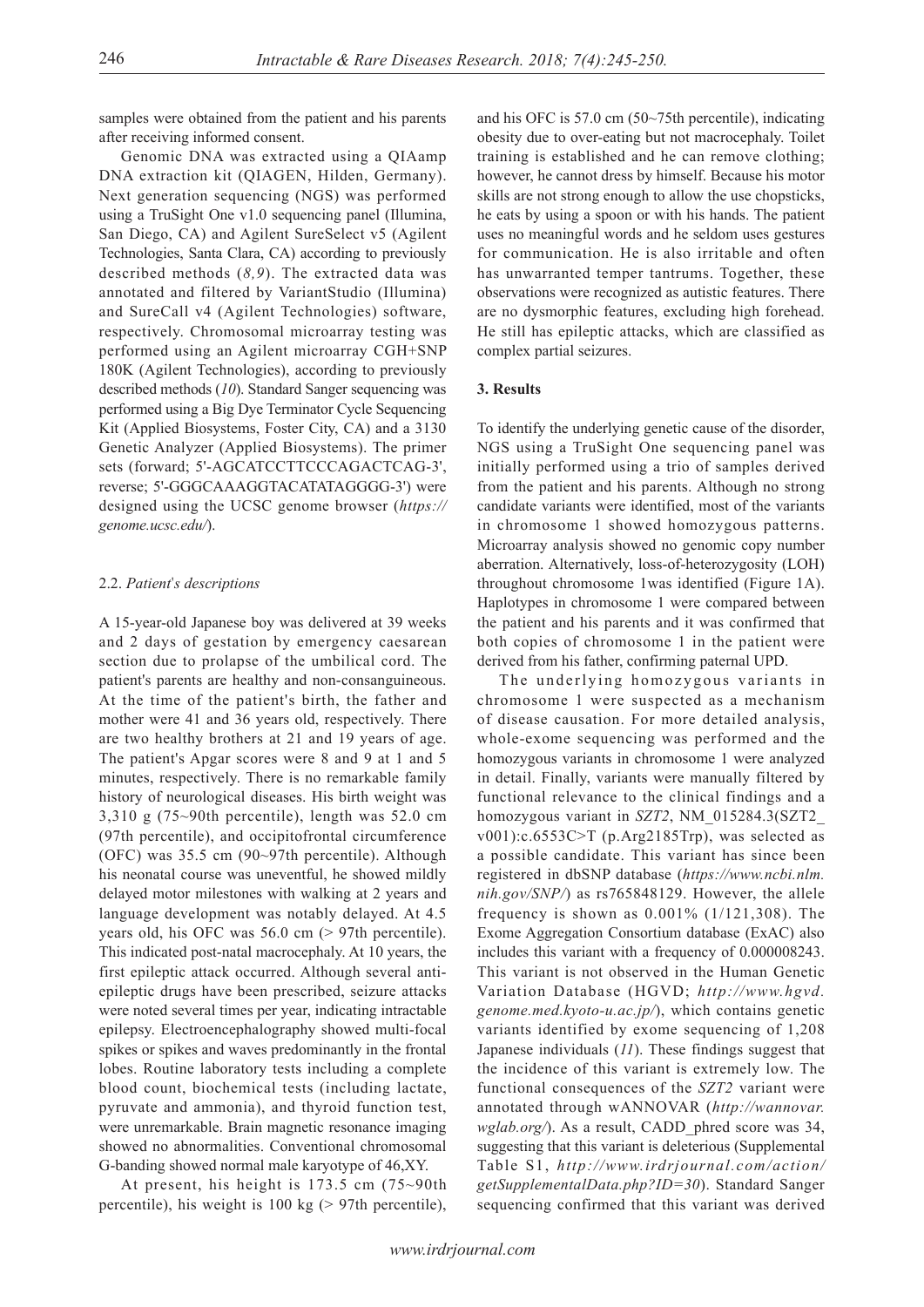

**Figure 1. Results of genomic analyses. (A)** Chromosomal microarray testing. The schematic representation of chromosome 1 data constructed by Agilent Genomic Workbench (Agilent Technologies) obtained through CGH+SNP array. In the CGH view (left), no genomic copy number aberration is shown. In the SNP view (right), almost all probes show homozygosity (black arrows) and very small numbers of probes show heterozygous patterns (a white arrow; these would be analytical errors). **(B)** Results of Sanger sequencing. Electropherograms of Sanger sequencing show the homozygous variant (indicated by a dotted rectangle) in the patient. This variant is identified in the patient's father as heterozygous but not in the mother. The affected amino acid is conserved among various species (lower panel).

from the patient's father who had this variant in the heterozygous state (Figure 1B).

#### **4. Discussion**

*SZT2* is highly expressed in the brain, primarily in the parietal-frontal cortex, hippocampus, and dorsal root ganglia (*12*). Bi-allelic *SZT2* variants were first identified in two independent patients with early-onset epileptic encephalopathies (*13*). Both unrelated patients showed common facial features, severe developmental delay with hypotonia, and refractory seizures associated with secondary generalization. Following this report, additional nine patients have been reported (*14- 17*). The clinical features of all reported patients are summarized in Table 1. Neurodevelopmental delay associated with intractable epilepsy, distinctive features, and dysmorphic findings of the corpus callosum are all common features of these patients (Table 1). Although the patient discussed in this report showed no abnormality in the findings of brain MRI, he fulfilled most of the other described features including developmental delay, intractable epilepsy, and distinctive features such as a high forehead. Macrocephaly is often observed in patients with *SZT2* variants. The present patient showed no macrocephaly at the last examination; however, it was transiently

observed at 4.5 years of age. Thus, macrocephaly may be typically observed in these patients during childhood.

Motor developmental delay observed in this patient was milder than that reported in previous patients. Autistic features, which have never been reported previously, are additional characteristics for this patient. These characteristics may be related to the type of *SZT2* substitutions. Previously, 16 types of *SZT2* variants have been reported. Amongst these variants, 10 are related to premature termination. This indicates that loss-of-function would be the major mechanism and patients with *SZT2* loss-of-function mutations exhibited severe neurological symptoms. Compared to a loss-of-function variant, familial cases with in-frame *SZT2* mutations showed milder manifestations (*14*). The variant identified in this study contains a single nucleotide alteration leading to a missense substitution and is already registered in the dbSNP database. However, the frequency is extremely low. Because *SZT2* related phenotypes could be caused by bi-allelic involvement, the theoretical incidence of bi-allelic *SZT2* involvements will be low. Therefore, we concluded that the homozygous state of this rare *SZT2* variant would be disease causing.

The nine previously reported patients showed unique variants and there was no recurrent variant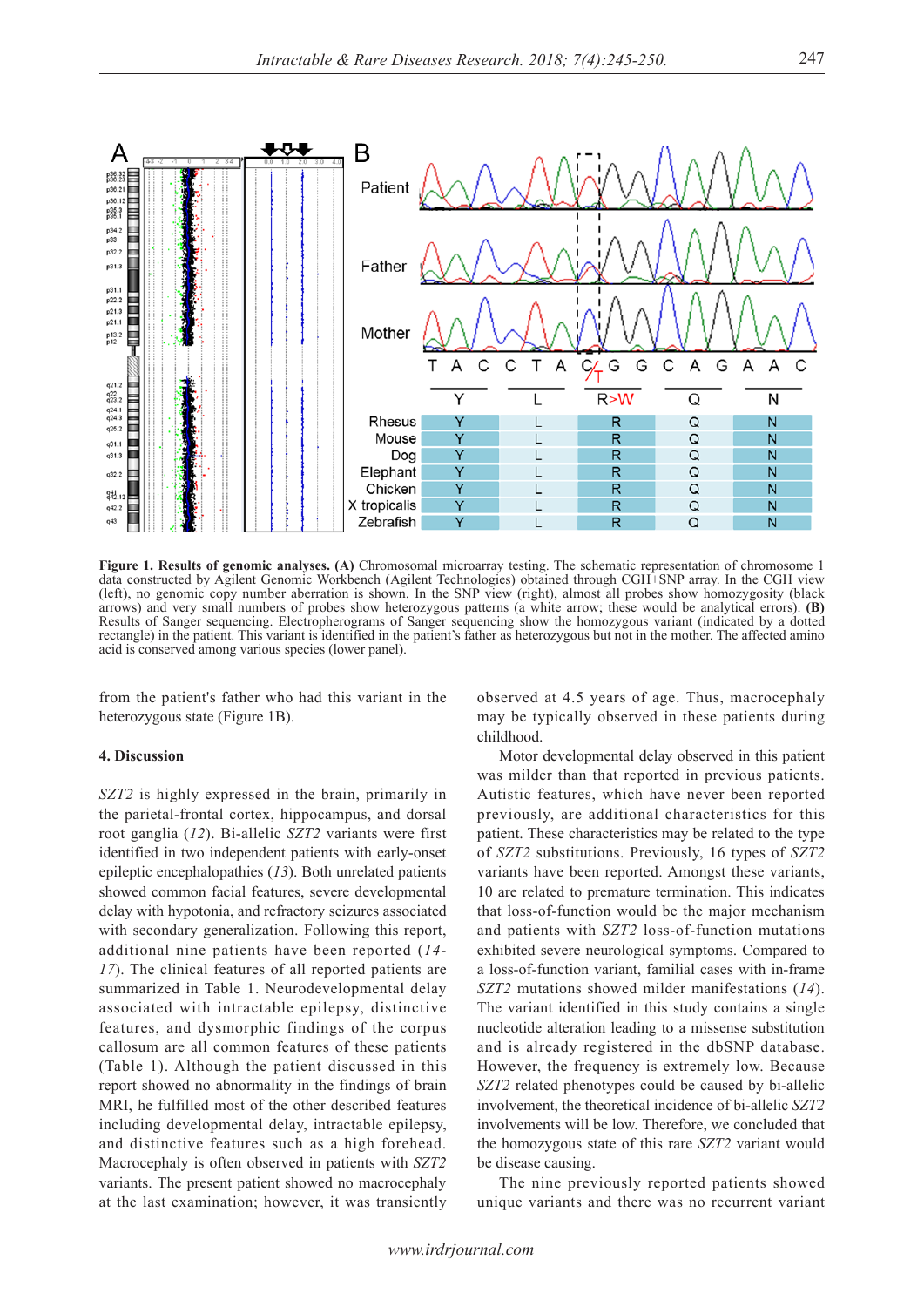|                                   |                    | Table 1. Summary of the clinical information of the present patient and previously reported patients with SZT2 involvements    |                                |                                                                            |                             |                                                   |                                             |                           |                                |                           |
|-----------------------------------|--------------------|--------------------------------------------------------------------------------------------------------------------------------|--------------------------------|----------------------------------------------------------------------------|-----------------------------|---------------------------------------------------|---------------------------------------------|---------------------------|--------------------------------|---------------------------|
| Items                             | Present<br>patient | Nakamura et al.<br>2018                                                                                                        |                                | Tsuchida et al.<br>2018                                                    |                             | Vanderver et al.<br>2016                          | Venkatesan et al.<br>2016                   | Falcone et al.<br>2013    | Basel-Vanagaite et al.<br>2013 |                           |
| Gender<br>Age                     | Male<br>13y        | Female<br>4 <sup>2</sup>                                                                                                       | Female<br>4 <sub>V</sub>       | Male<br>$\zeta$                                                            | Femal                       | Female                                            | Male                                        | 18y, 10y, 7y<br>Males     | Female<br>10y                  | Male                      |
| Genotype                          | Homozygous         | Compound                                                                                                                       | Compound                       | Compound                                                                   | Compound                    | Compound                                          | Compound                                    | Homozygous                | Homozygous                     | Compound                  |
| lst                               | c.6553C > T        | heterozygous<br>c.896dup                                                                                                       | heterozygous<br>c.3700 3716del | heterozygous<br>c.3497dup                                                  | heterozygous<br>c.7303C > T | heterozygous<br>c.5499del                         | c.3509 3512del<br>heterozygous              | c.4202 4204del            | c.73C > T                      | heterozygous<br>c.1496G>T |
|                                   | (p.R2185W)         | $(p.Y2866Lfs*42)$                                                                                                              | $(p.N1234Afs*35)$              | $(p.E1317Gfs*4)$                                                           | (p.R2435T)                  | $(p.F1834Sfs*47)$                                 | (p.T1170Rfs*22)                             | (p.F1401del)              | $(p.R25*)$                     | (16658.4)                 |
| 2nd                               |                    | c.2930-17 2930-3<br>delinsCTCGTG                                                                                               | c.5482del                      | $c.2929 + 1G > A$                                                          | c.8162C > G                 | c.6916G > A                                       | c.9703C > T                                 |                           |                                | c.2092C > T               |
|                                   |                    |                                                                                                                                | (p.G1829Vfs*52)                | (p.L939Dfs*19)                                                             | (p.S2721C)                  | (p.G2306R)                                        | $(p.R3235*)$                                |                           |                                | $(p.Q698*)$               |
| Epilepsy                          | Intractable        |                                                                                                                                | <b>EOEE</b>                    | <b>EOEE</b>                                                                | <b>EOEE</b>                 | Refractory                                        | EOEE                                        | None                      | <b>EOEE</b>                    | <b>EOEE</b>               |
|                                   | epilepsy           |                                                                                                                                |                                |                                                                            |                             | encephalopathy<br>epileptic                       |                                             |                           |                                |                           |
| Motor development                 | No delay           | Walk unassisted                                                                                                                | Bedridden                      | Bedridden                                                                  | Bedridden                   | ÁN                                                | Walk                                        | $\mathbb{R}^{\mathsf{A}}$ | Sit with support               | Bedridden                 |
| Language development<br>Cognition | A few words        | No meaningful word<br>Recognize speaking                                                                                       | No speech                      | No speech                                                                  | No speech                   | $\mathop{\mathsf{X}}\nolimits$<br>$\mathbb{A}$    | No speech<br>$\mathbb{X}^{\mathsf{A}}$      | Speech delay              | No speech                      | No speech<br>No social    |
| Distinctive features              |                    |                                                                                                                                |                                |                                                                            |                             |                                                   |                                             |                           |                                | interaction               |
| High forehead                     | $^{+}$             |                                                                                                                                | $^{+}$                         | $^{+}$                                                                     |                             | Ź                                                 |                                             |                           |                                | $\ddot{}$                 |
| Hypertelorism                     |                    |                                                                                                                                |                                |                                                                            |                             | $\stackrel{\triangle}{\approx}$                   |                                             |                           | Ź                              |                           |
| Macrocephaly                      |                    |                                                                                                                                |                                |                                                                            |                             | $^{+}$                                            |                                             |                           |                                |                           |
| Brain MRI                         |                    |                                                                                                                                |                                | Thick and short CC Thick and short CC Thick and short CC Volume loss of CC |                             | cerebeller atrophy<br>Myelination<br>deficit/mild | abnormal gryal<br>Heterotopia/<br>formation |                           | Thick and short<br>CC          | Thick and short<br>S      |
|                                   |                    |                                                                                                                                |                                |                                                                            |                             |                                                   |                                             |                           |                                |                           |
|                                   |                    | y, years; EOEE, Early-onset epileptic encephalopathy; NA, not available; MRI, magnetic resonance imaging; CC, corpus callosum. |                                |                                                                            |                             |                                                   |                                             |                           |                                |                           |

### *www.irdrjournal.com*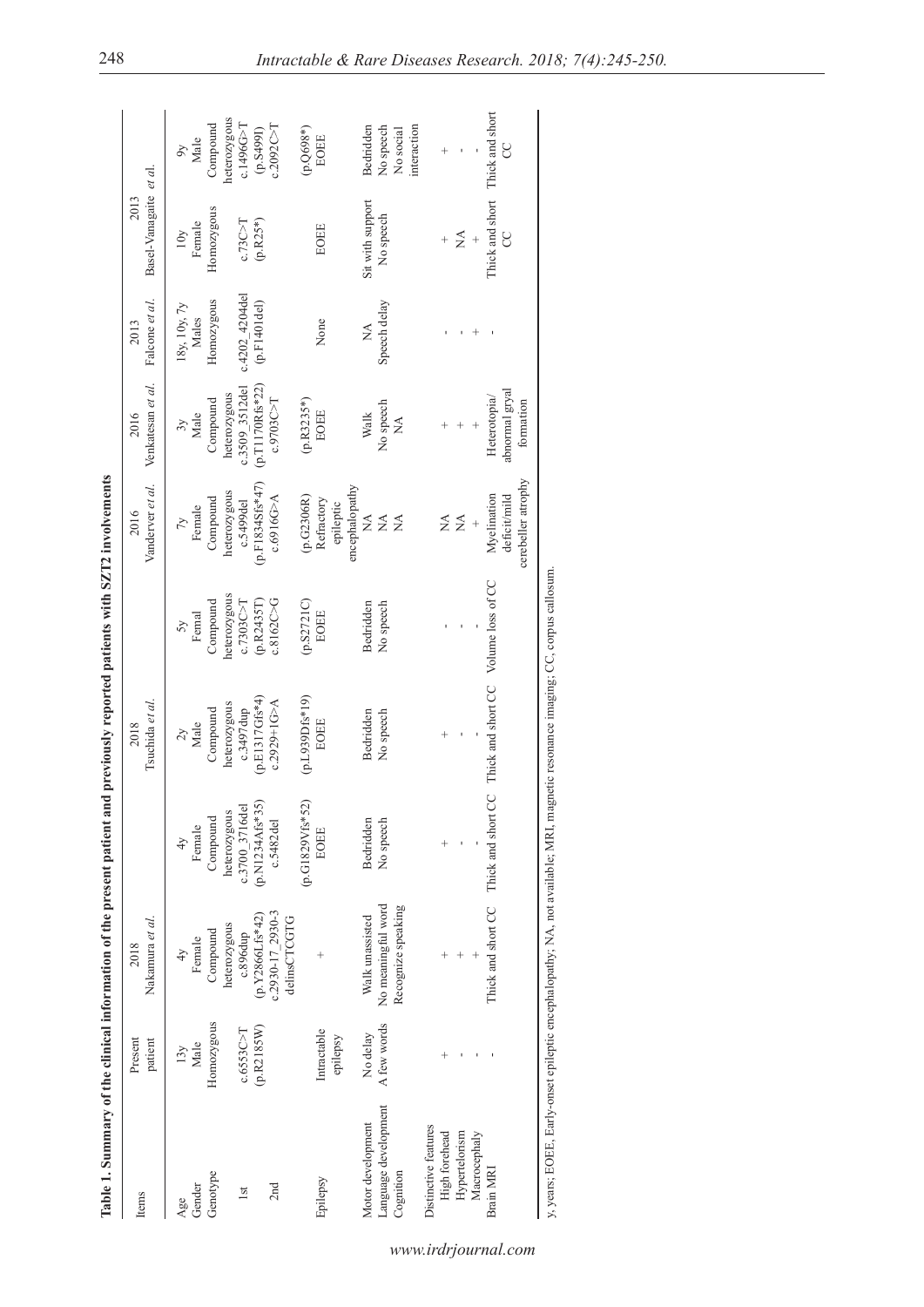

**Figure 2. Representation of the suspected mechanism of monosomy rescue.** Monosomic zygote is created by the fertilization of a nullisomic oocyte derived from meiotic nondisjunction in maternal meiosis II. As a monosomic embryo cannot survive, the paternally derived chromosome will be duplicated for compensation.

amongst them. Furthermore, only two families showed homozygosity. This indicates that bi-allelic involvements in the patients are incidental. *SZT2* is located on 1p34.2 and the observed homozygosity was caused by paternal UPD of chromosome 1 in the present patient. Homozygous variants induced by UPD are rare, but there are many cases of UPD induced neurological disorders (*10,18*).

From the genotypes and results of the CGH+SNP microarray for chromosome 1, we determined that the present patient did not show heterozygous region in chromosome 1. This finding suggested UPD, which describes disomy where both chromosomes are inherited from a single parent. UPD causes autosomal recessive disorders when the indicated parent carries pathogenic variants. UPD can be divided into two subtypes, the first is hetero-UPD (hUPD). In this subtype, two different homologous chromosomes are inherited from a single parent. The second is iso-UPD (iUPD), in which a single homologous chromosome is duplicated from a single parent. If the UPD was caused by trisomy rescue, heterozygous regions will be observed as evidence of homologous recombination through meiosis (Figure 2). However, the CGH+SNP array showed iUPD of chromosome 1 with LOH in the all regions. Thus, complete homozygosity throughout chromosome 1 indicates that monosomy rescue would be the mechanism (Figure 2). When a nullisomic oocyte

that arose from meiotic non-disjunction in maternal meiosis II is fertilized with a monosomic sperm, the zygote becames monosomic. Because the monosomic embryo cannot survive, the paternally derived chromosome will be duplicated for compensation. The mother of the patient was relatively old (36 years) at the time of the patient's delivery. Thus, monosomy 1 may have been caused by chromosomal non-disjunction in the oocyte.

In conclusion, we identified UPD of chromosome 1 in a patient with neurological disorder. Owing to that, the rare missense *SZT2* variant, located in 1p34.2, was identified as a homozygous pattern. This is the first report of bi-allelic involvement of *SZT2* by a missense substitution and this may be related to milder phenotype of *SZT2*-related neurodevelopmental disorder.

#### **Acknowledgements**

We would like to thank the patient's family for cooperation. This research was supported by the Practical Research Project for Rare/Intractable Diseases from the Japan Agency for Medical Research and Development (AMED) and the Japan Society for the Promotion of Science (JSPS) KAKENHI grant number 15K09631 (TY).

#### **References**

- 1. Li J, Cai T, Jiang Y, Chen H, He X, Chen C, Li X, Shao Q, Ran X, Li Z, Xia K, Liu C, Sun ZS, Wu J. Genes with de novo mutations are shared by four neuropsychiatric disorders discovered from NPdenovo database. Mol Psychiatry. 2016; 21:290-297.
- 2. Deciphering Developmental Disorders Study. Prevalence and architecture of de novo mutations in developmental disorders. Nature. 2017; 542:433-438.
- 3. Wilfert AB, Sulovari A, Turner TN, Coe BP, Eichler EE. Recurrent de novo mutations in neurodevelopmental disorders: Properties and clinical implications. Genome Med. 2017; 9:101.
- 4. Vissers LE, de Ligt J, Gilissen C, Janssen I, Steehouwer M, de Vries P, van Lier B, Arts P, Wieskamp N, del Rosario M, van Bon BW, Hoischen A, de Vries BB, Brunner HG, Veltman JA. A de novo paradigm for mental retardation. Nat Genet. 2010; 42:1109-1112.
- 5. O'Roak BJ, Deriziotis P, Lee C, *et al*. Exome sequencing in sporadic autism spectrum disorders identifies severe de novo mutations. Nat Genet. 2011; 43:585-589.
- 6. Allen AS, Berkovic SF, Cossette P, *et al*. De novo mutations in epileptic encephalopathies. Nature. 2013; 501:217-221.
- 7. Akawi N, McRae J, Ansari M, *et al*. Discovery of four recessive developmental disorders using probabilistic genotype and phenotype matching among 4,125 families. Nat Genet. 2015; 47:1363-1369.
- 8. Shimojima K, Shimada S, Tamasaki A, Akaboshi S, Komoike Y, Saito A, Furukawa T, Yamamoto T. Novel compound heterozygous mutations of POLR3A revealed by whole-exome sequencing in a patient with hypomyelination. Brain Dev. 2014; 36:315-321.